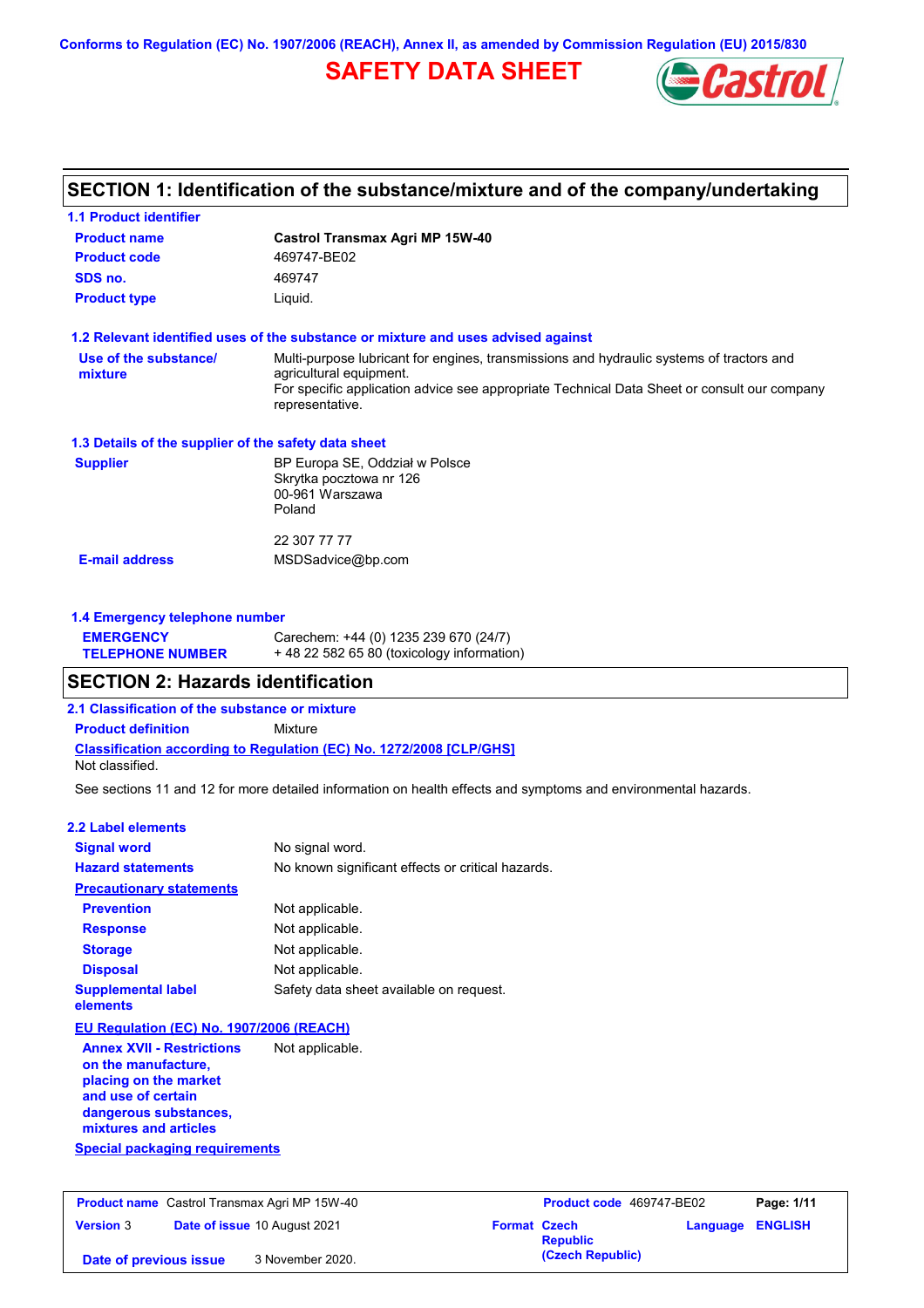### **Conforms to Regulation (EC) No. 1907/2006 (REACH), Annex II, as amended by Commission Regulation (EU) 2015/830**

# **SECTION 2: Hazards identification**

| <b>Containers to be fitted</b><br>with child-resistant<br>fastenings                                                     | Not applicable.                                                                                                                                                                                                                                                                                                                                                                                                                                                                                                                                                                                                                        |
|--------------------------------------------------------------------------------------------------------------------------|----------------------------------------------------------------------------------------------------------------------------------------------------------------------------------------------------------------------------------------------------------------------------------------------------------------------------------------------------------------------------------------------------------------------------------------------------------------------------------------------------------------------------------------------------------------------------------------------------------------------------------------|
| <b>Tactile warning of danger</b>                                                                                         | Not applicable.                                                                                                                                                                                                                                                                                                                                                                                                                                                                                                                                                                                                                        |
| 2.3 Other hazards                                                                                                        |                                                                                                                                                                                                                                                                                                                                                                                                                                                                                                                                                                                                                                        |
| <b>Results of PBT and vPvB</b><br>assessment                                                                             | Product does not meet the criteria for PBT or vPvB according to Regulation (EC) No. 1907/2006,<br>Annex XIII.                                                                                                                                                                                                                                                                                                                                                                                                                                                                                                                          |
| <b>Product meets the criteria</b><br>for PBT or vPvB according<br>to Regulation (EC) No.<br><b>1907/2006, Annex XIII</b> | This mixture does not contain any substances that are assessed to be a PBT or a vPvB.                                                                                                                                                                                                                                                                                                                                                                                                                                                                                                                                                  |
| Other hazards which do<br>not result in classification                                                                   | Defatting to the skin.<br>USED ENGINE OILS<br>Used engine oil may contain hazardous components which have the potential to cause skin<br>cancer.<br>See Toxicological Information, section 11 of this Safety Data Sheet.<br>Note: High Pressure Applications<br>Injections through the skin resulting from contact with the product at high pressure constitute a<br>major medical emergency.<br>See 'Notes to physician' under First-Aid Measures, Section 4 of this Safety Data Sheet.<br>Experimental data on one or more of the components has been used to determine all or part of<br>the hazard classification of this product. |

### **SECTION 3: Composition/information on ingredients**

**3.2 Mixtures**

| <b>Product definition</b>                                                                                                     | Mixture                                                                                   |           |                                                                    |             |
|-------------------------------------------------------------------------------------------------------------------------------|-------------------------------------------------------------------------------------------|-----------|--------------------------------------------------------------------|-------------|
| Mighly refined base oil (IP 346 DMSO extract < 3%). Proprietary performance additives.                                        |                                                                                           |           |                                                                    |             |
| <b>Product/ingredient</b><br>name                                                                                             | <b>Identifiers</b>                                                                        | %         | <b>Regulation (EC) No.</b><br>1272/2008 [CLP]                      | <b>Type</b> |
| Distillates (petroleum), hydrotreated<br>heavy paraffinic                                                                     | REACH #: 01-2119484627-25<br>EC: 265-157-1<br>CAS: 64742-54-7<br>Index: 649-467-00-8      | 225 - ≤50 | Not classified.                                                    | $[2]$       |
| Distillates (petroleum), solvent-<br>dewaxed heavy paraffinic                                                                 | REACH #: 01-2119471299-27<br>$EC: 265-169-7$<br>CAS: 64742-65-0<br>Index: 649-474-00-6    | ≥25 - ≤50 | Not classified.                                                    | $[2]$       |
| Distillates (petroleum), hydrotreated<br>heavy paraffinic                                                                     | REACH #: 01-2119484627-25 ≤3<br>$EC: 265-157-1$<br>CAS: 64742-54-7<br>Index: 649-467-00-8 |           | Asp. Tox. 1, H304                                                  | [1] [2]     |
| Distillates (petroleum), solvent-<br>dewaxed heavy paraffinic                                                                 | REACH #: 01-2119471299-27<br>$EC: 265-169-7$<br>CAS: 64742-65-0<br>Index: 649-474-00-6    | ≤3        | Asp. Tox. 1, H304                                                  | [1] [2]     |
| Phosphorodithioic acid, mixed O,O-bis REACH #: 01-2119521201-61<br>(2-ethylhexyl and iso-Bu and iso-Pr)<br>esters, zinc salts | EC: 288-917-4<br>CAS: 85940-28-9                                                          | ≲3        | Skin Irrit. 2, H315<br>Eye Dam. 1, H318<br>Aquatic Chronic 2, H411 | $[1]$       |

**See Section 16 for the full text of the H statements declared above.**

#### **Type**

[1] Substance classified with a health or environmental hazard

[2] Substance with a workplace exposure limit

[3] Substance meets the criteria for PBT according to Regulation (EC) No. 1907/2006, Annex XIII

[4] Substance meets the criteria for vPvB according to Regulation (EC) No. 1907/2006, Annex XIII

[5] Substance of equivalent concern

[6] Additional disclosure due to company policy

Occupational exposure limits, if available, are listed in Section 8.

| <b>Product name</b> Castrol Transmax Agri MP 15W-40 |  | <b>Product code</b> 469747-BE02 |                 | Page: 2/11       |  |  |
|-----------------------------------------------------|--|---------------------------------|-----------------|------------------|--|--|
| <b>Version 3</b><br>Date of issue 10 August 2021    |  | <b>Format Czech</b>             | <b>Republic</b> | Language ENGLISH |  |  |
| Date of previous issue                              |  | 3 November 2020.                |                 | (Czech Republic) |  |  |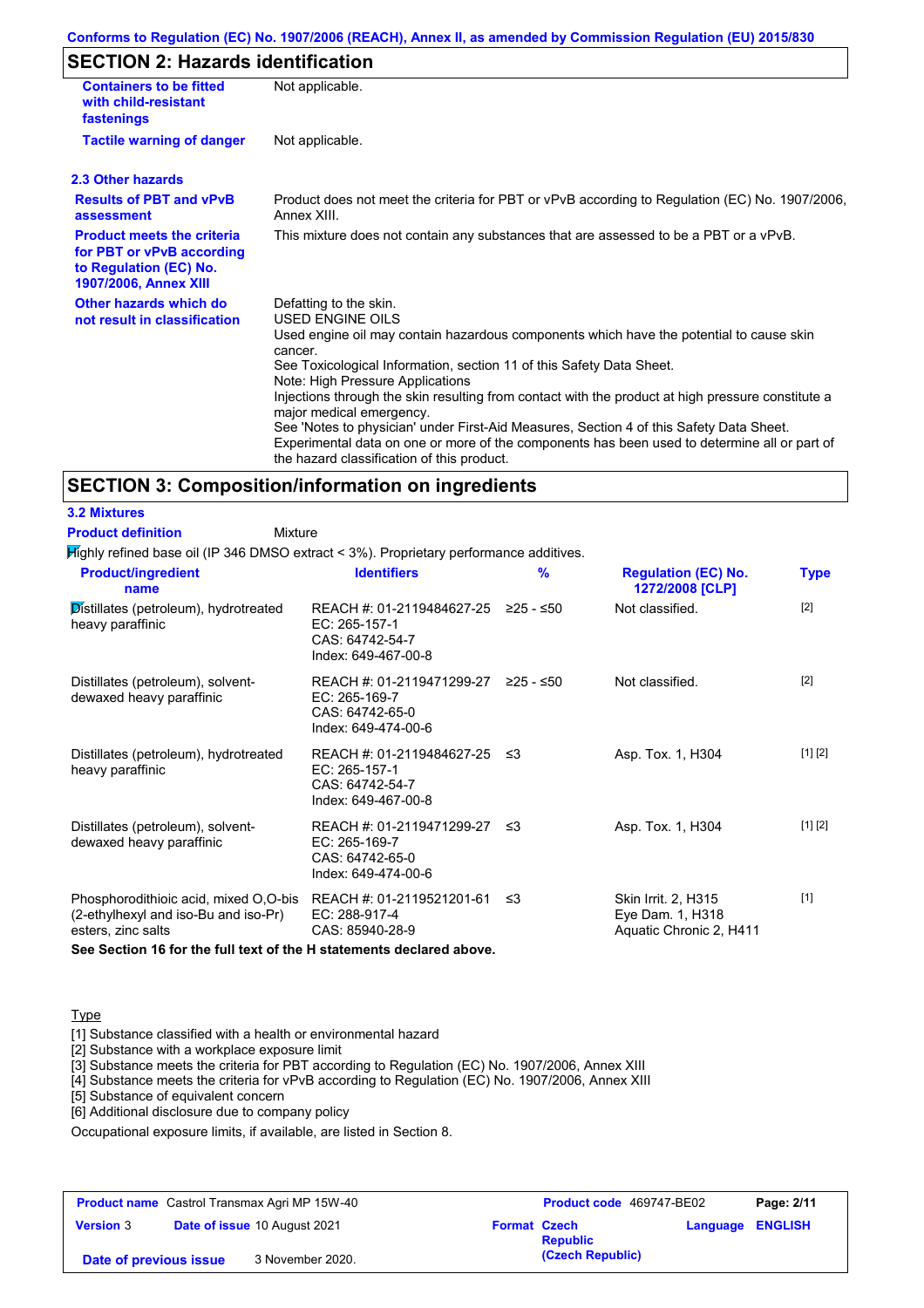### **SECTION 4: First aid measures**

#### Do not induce vomiting unless directed to do so by medical personnel. Get medical attention if symptoms occur. In case of contact, immediately flush eyes with plenty of water for at least 15 minutes. Eyelids should be held away from the eyeball to ensure thorough rinsing. Check for and remove any contact lenses. Get medical attention. **4.1 Description of first aid measures** If inhaled, remove to fresh air. Get medical attention if symptoms occur. **Ingestion Inhalation Eye contact Protection of first-aiders** No action shall be taken involving any personal risk or without suitable training. It may be dangerous to the person providing aid to give mouth-to-mouth resuscitation. **Skin contact** Wash skin thoroughly with soap and water or use recognised skin cleanser. Remove contaminated clothing and shoes. Wash clothing before reuse. Clean shoes thoroughly before reuse. Get medical attention if irritation develops.

#### **4.2 Most important symptoms and effects, both acute and delayed**

See Section 11 for more detailed information on health effects and symptoms.

| <b>Potential acute health effects</b> |                                                                                                                   |
|---------------------------------------|-------------------------------------------------------------------------------------------------------------------|
| <b>Inhalation</b>                     | Vapour inhalation under ambient conditions is not normally a problem due to low vapour<br>pressure.               |
| <b>Ingestion</b>                      | No known significant effects or critical hazards.                                                                 |
| <b>Skin contact</b>                   | Defatting to the skin. May cause skin dryness and irritation.                                                     |
| <b>Eye contact</b>                    | Not classified as an eye irritant. Based on data available for this or related materials.                         |
|                                       | Delayed and immediate effects as well as chronic effects from short and long-term exposure                        |
| <b>Inhalation</b>                     | Overexposure to the inhalation of airborne droplets or aerosols may cause irritation of the<br>respiratory tract. |
| <b>Ingestion</b>                      | Ingestion of large quantities may cause nausea and diarrhoea.                                                     |
| <b>Skin contact</b>                   | Prolonged or repeated contact can defat the skin and lead to irritation and/or dermatitis.                        |
| <b>Eye contact</b>                    | Potential risk of transient stinging or redness if accidental eye contact occurs.                                 |
|                                       | 4.3 Indication of any immediate medical attention and special treatment needed                                    |
| Notes to physician                    | Treatment should in general be symptomatic and directed to relieving any effects                                  |

**es to physician** Treatment should in general be symptomatic and directed to relieving any effects. Note: High Pressure Applications Injections through the skin resulting from contact with the product at high pressure constitute a major medical emergency. Injuries may not appear serious at first but within a few hours tissue becomes swollen, discoloured and extremely painful with extensive subcutaneous necrosis. Surgical exploration should be undertaken without delay. Thorough and extensive debridement of the wound and underlying tissue is necessary to minimise tissue loss and prevent or limit permanent damage. Note that high pressure may force the product considerable distances along tissue planes.

### **SECTION 5: Firefighting measures**

| 5.1 Extinguishing media                                                                                                                                                                                                                                                                                                            |                                                                                                                                                                                                                                                                                                                                                                   |
|------------------------------------------------------------------------------------------------------------------------------------------------------------------------------------------------------------------------------------------------------------------------------------------------------------------------------------|-------------------------------------------------------------------------------------------------------------------------------------------------------------------------------------------------------------------------------------------------------------------------------------------------------------------------------------------------------------------|
| <b>Suitable extinguishing</b><br>media                                                                                                                                                                                                                                                                                             | In case of fire, use foam, dry chemical or carbon dioxide extinguisher or spray.                                                                                                                                                                                                                                                                                  |
| <b>Unsuitable extinguishing</b><br>media                                                                                                                                                                                                                                                                                           | Do not use water jet. The use of a water jet may cause the fire to spread by splashing the<br>burning product.                                                                                                                                                                                                                                                    |
| 5.2 Special hazards arising from the substance or mixture                                                                                                                                                                                                                                                                          |                                                                                                                                                                                                                                                                                                                                                                   |
| <b>Hazards from the</b><br>substance or mixture                                                                                                                                                                                                                                                                                    | In a fire or if heated, a pressure increase will occur and the container may burst.                                                                                                                                                                                                                                                                               |
| <b>Hazardous combustion</b><br>products                                                                                                                                                                                                                                                                                            | Combustion products may include the following:<br>carbon oxides $(CO, CO2)$ (carbon monoxide, carbon dioxide)                                                                                                                                                                                                                                                     |
| 5.3 Advice for firefighters                                                                                                                                                                                                                                                                                                        |                                                                                                                                                                                                                                                                                                                                                                   |
| <b>Special precautions for</b><br>fire-fighters                                                                                                                                                                                                                                                                                    | No action shall be taken involving any personal risk or without suitable training. Promptly<br>isolate the scene by removing all persons from the vicinity of the incident if there is a fire.                                                                                                                                                                    |
| <b>Special protective</b><br>equipment for fire-fighters                                                                                                                                                                                                                                                                           | Fire-fighters should wear appropriate protective equipment and self-contained breathing<br>apparatus (SCBA) with a full face-piece operated in positive pressure mode. Clothing for fire-<br>fighters (including helmets, protective boots and gloves) conforming to European standard EN<br>469 will provide a basic level of protection for chemical incidents. |
| <b>Product name</b> Castrol Transmax Agri MP 15W-40                                                                                                                                                                                                                                                                                | Product code 469747-BE02<br>Page: 3/11                                                                                                                                                                                                                                                                                                                            |
| $\mathbf{r}$ $\mathbf{r}$ $\mathbf{r}$ $\mathbf{r}$ $\mathbf{r}$ $\mathbf{r}$ $\mathbf{r}$ $\mathbf{r}$ $\mathbf{r}$ $\mathbf{r}$ $\mathbf{r}$ $\mathbf{r}$ $\mathbf{r}$ $\mathbf{r}$ $\mathbf{r}$ $\mathbf{r}$ $\mathbf{r}$ $\mathbf{r}$ $\mathbf{r}$ $\mathbf{r}$ $\mathbf{r}$ $\mathbf{r}$ $\mathbf{r}$ $\mathbf{r}$ $\mathbf{$ | ______<br><b>PERMIT COLL</b>                                                                                                                                                                                                                                                                                                                                      |

|                        |                                     |                     |                  |          | ---------      |
|------------------------|-------------------------------------|---------------------|------------------|----------|----------------|
| <b>Version 3</b>       | <b>Date of issue 10 August 2021</b> | <b>Format Czech</b> | <b>Republic</b>  | Language | <b>ENGLISH</b> |
| Date of previous issue | 3 November 2020.                    |                     | (Czech Republic) |          |                |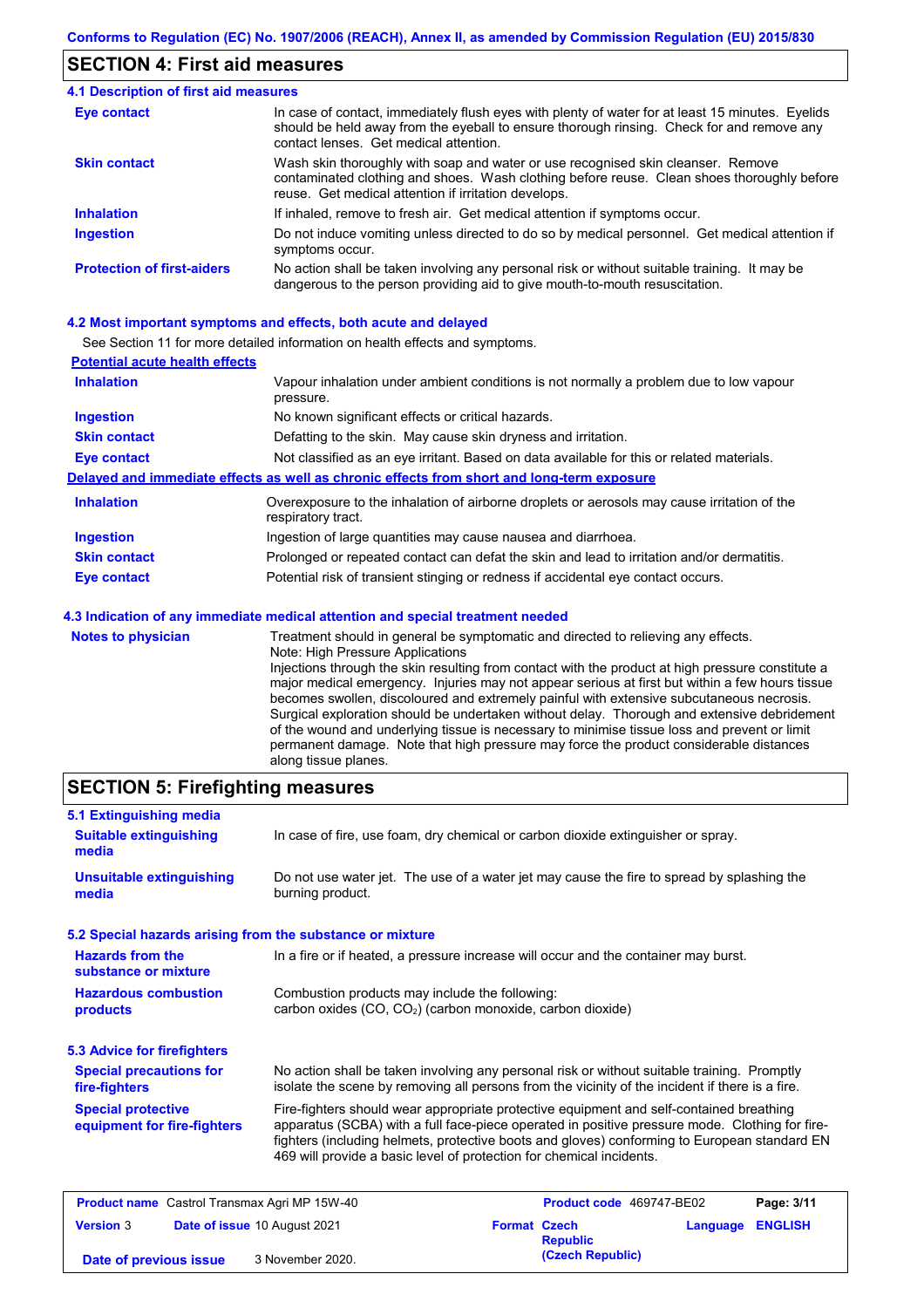# **SECTION 6: Accidental release measures**

|                                                          | 6.1 Personal precautions, protective equipment and emergency procedures                                                                                                                                                                                                                                                                                                                        |
|----------------------------------------------------------|------------------------------------------------------------------------------------------------------------------------------------------------------------------------------------------------------------------------------------------------------------------------------------------------------------------------------------------------------------------------------------------------|
| For non-emergency<br>personnel                           | No action shall be taken involving any personal risk or without suitable training. Evacuate<br>surrounding areas. Keep unnecessary and unprotected personnel from entering. Do not touch<br>or walk through spilt material. Floors may be slippery; use care to avoid falling. Put on<br>appropriate personal protective equipment.                                                            |
| For emergency responders                                 | Entry into a confined space or poorly ventilated area contaminated with vapour, mist or fume is<br>extremely hazardous without the correct respiratory protective equipment and a safe system of<br>work. Wear self-contained breathing apparatus. Wear a suitable chemical protective suit.<br>Chemical resistant boots. See also the information in "For non-emergency personnel".           |
| <b>6.2 Environmental</b><br>precautions                  | Avoid dispersal of spilt material and runoff and contact with soil, waterways, drains and sewers.<br>Inform the relevant authorities if the product has caused environmental pollution (sewers,<br>waterways, soil or air).                                                                                                                                                                    |
| 6.3 Methods and material for containment and cleaning up |                                                                                                                                                                                                                                                                                                                                                                                                |
| <b>Small spill</b>                                       | Stop leak if without risk. Move containers from spill area. Absorb with an inert material and<br>place in an appropriate waste disposal container. Dispose of via a licensed waste disposal<br>contractor.                                                                                                                                                                                     |
| <b>Large spill</b>                                       | Stop leak if without risk. Move containers from spill area. Prevent entry into sewers, water<br>courses, basements or confined areas. Contain and collect spillage with non-combustible,<br>absorbent material e.g. sand, earth, vermiculite or diatomaceous earth and place in container<br>for disposal according to local regulations. Dispose of via a licensed waste disposal contractor. |
| 6.4 Reference to other<br><b>sections</b>                | See Section 1 for emergency contact information.<br>See Section 5 for firefighting measures.<br>See Section 8 for information on appropriate personal protective equipment.<br>See Section 12 for environmental precautions.<br>See Section 13 for additional waste treatment information.                                                                                                     |

# **SECTION 7: Handling and storage**

### **7.1 Precautions for safe handling**

| <b>Protective measures</b>                                                           | Put on appropriate personal protective equipment.                                                                                                                                                                                                                                                                                                                                                                                                                                        |
|--------------------------------------------------------------------------------------|------------------------------------------------------------------------------------------------------------------------------------------------------------------------------------------------------------------------------------------------------------------------------------------------------------------------------------------------------------------------------------------------------------------------------------------------------------------------------------------|
| <b>Advice on general</b><br>occupational hygiene                                     | Eating, drinking and smoking should be prohibited in areas where this material is handled,<br>stored and processed. Wash thoroughly after handling. Remove contaminated clothing and<br>protective equipment before entering eating areas. See also Section 8 for additional<br>information on hygiene measures.                                                                                                                                                                         |
| <b>7.2 Conditions for safe</b><br>storage, including any<br><i>incompatibilities</i> | Store in accordance with local requiations. Store in a dry, cool and well-ventilated area, away<br>from incompatible materials (see Section 10). Keep away from heat and direct sunlight. Keep<br>container tightly closed and sealed until ready for use. Containers that have been opened must<br>be carefully resealed and kept upright to prevent leakage. Store and use only in equipment/<br>containers designed for use with this product. Do not store in unlabelled containers. |
| <b>Not suitable</b>                                                                  | Prolonged exposure to elevated temperature                                                                                                                                                                                                                                                                                                                                                                                                                                               |
| 7.3 Specific end use(s)                                                              |                                                                                                                                                                                                                                                                                                                                                                                                                                                                                          |
| <b>Recommendations</b>                                                               | See section 1.2 and Exposure scenarios in annex, if applicable.                                                                                                                                                                                                                                                                                                                                                                                                                          |

# **SECTION 8: Exposure controls/personal protection**

| <b>Occupational exposure limits</b>                          | No exposure limit value known.<br><b>Exposure limit values</b>                                                                                                                                                                  |  |  |
|--------------------------------------------------------------|---------------------------------------------------------------------------------------------------------------------------------------------------------------------------------------------------------------------------------|--|--|
| <b>Product/ingredient name</b>                               |                                                                                                                                                                                                                                 |  |  |
| Distillates (petroleum), hydrotreated heavy paraffinic       | Government regulation of Czech Republic PEL/NPK-P (Czech<br>Republic).<br>TWA: 5 mg/m <sup>3</sup> 8 hours. Issued/Revised: 1/2003 Form: Aerosol<br>STEL: 10 mg/m <sup>3</sup> 15 minutes. Issued/Revised: 1/2003 Form: Aerosol |  |  |
| Distillates (petroleum), solvent-dewaxed heavy<br>paraffinic | Government regulation of Czech Republic PEL/NPK-P (Czech<br>Republic).<br>TWA: 5 mg/m <sup>3</sup> 8 hours. Issued/Revised: 1/2003 Form: Aerosol<br>STEL: 10 mg/m <sup>3</sup> 15 minutes. Issued/Revised: 1/2003 Form: Aerosol |  |  |
| Distillates (petroleum), hydrotreated heavy paraffinic       | Government regulation of Czech Republic PEL/NPK-P (Czech<br>Republic).<br>TWA: 5 mg/m <sup>3</sup> 8 hours. Issued/Revised: 1/2003 Form: Aerosol                                                                                |  |  |
| <b>Product name</b> Castrol Transmax Agri MP 15W-40          | Product code 469747-BE02<br>Page: 4/11                                                                                                                                                                                          |  |  |
| <b>Version 3</b><br>Date of issue 10 August 2021             | <b>Format Czech</b><br><b>ENGLISH</b><br>Language<br><b>Republic</b>                                                                                                                                                            |  |  |
| 3 November 2020.<br>Date of previous issue                   | (Czech Republic)                                                                                                                                                                                                                |  |  |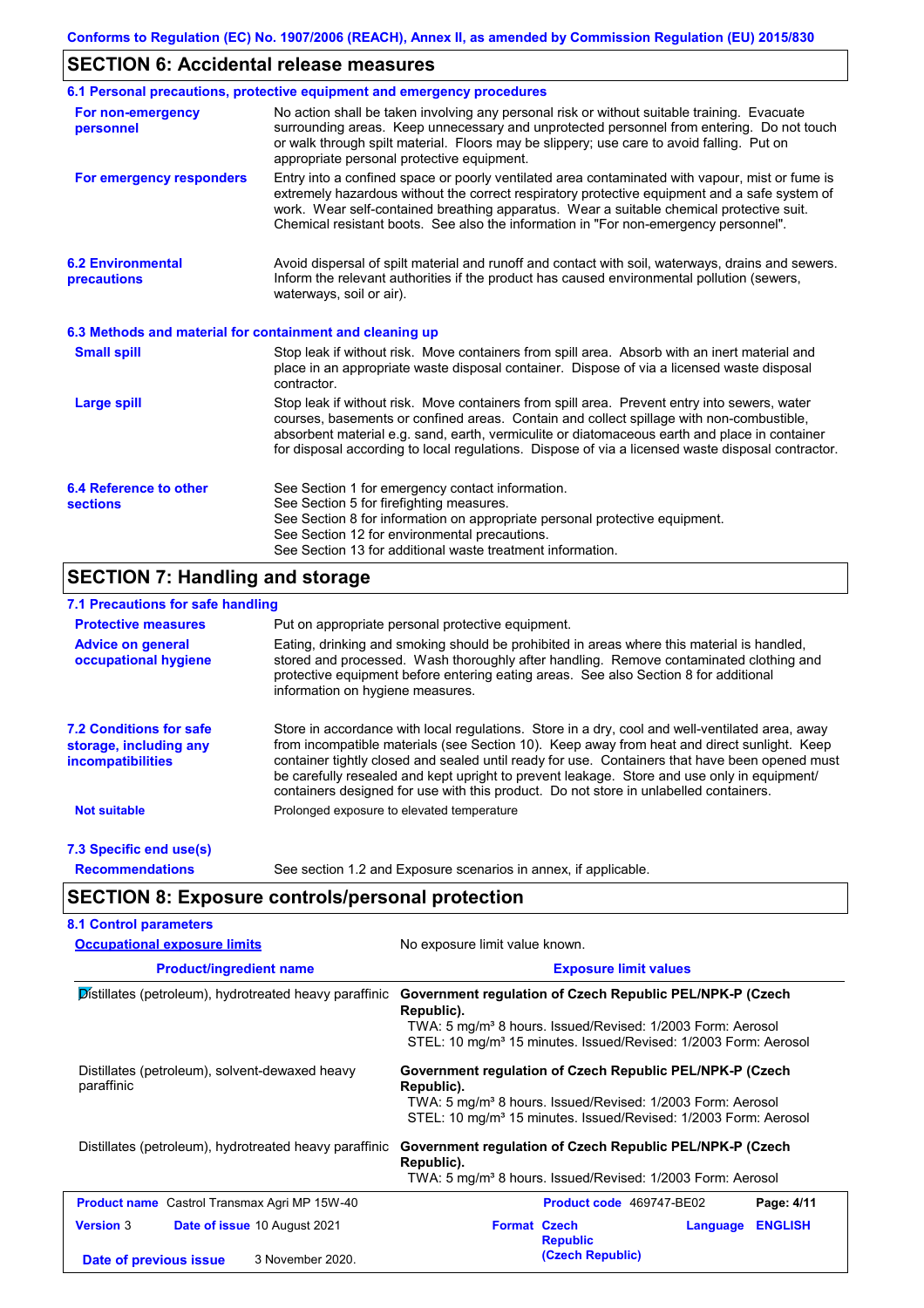### **SECTION 8: Exposure controls/personal protection**

STEL: 10 mg/m<sup>3</sup> 15 minutes. Issued/Revised: 1/2003 Form: Aerosol

Distillates (petroleum), solvent-dewaxed heavy paraffinic

#### **Government regulation of Czech Republic PEL/NPK-P (Czech Republic).**

 TWA: 5 mg/m³ 8 hours. Issued/Revised: 1/2003 Form: Aerosol STEL: 10 mg/m<sup>3</sup> 15 minutes. Issued/Revised: 1/2003 Form: Aerosol

Whilst specific OELs for certain components may be shown in this section, other components may be present in any mist, vapour or dust produced. Therefore, the specific OELs may not be applicable to the product as a whole and are provided for guidance only.

**Recommended monitoring procedures**

If this product contains ingredients with exposure limits, personal, workplace atmosphere or biological monitoring may be required to determine the effectiveness of the ventilation or other control measures and/or the necessity to use respiratory protective equipment. Reference should be made to monitoring standards, such as the following: European Standard EN 689 (Workplace atmospheres - Guidance for the assessment of exposure by inhalation to chemical agents for comparison with limit values and measurement strategy) European Standard EN 14042 (Workplace atmospheres - Guide for the application and use of procedures for the assessment of exposure to chemical and biological agents) European Standard EN 482 (Workplace atmospheres - General requirements for the performance of procedures for the measurement of chemical agents) Reference to national guidance documents for methods for the determination of hazardous substances will also be required.

#### **Derived No Effect Level**

No DNELs/DMELs available.

### **Predicted No Effect Concentration**

No PNECs available

| <b>8.2 Exposure controls</b>                                                      |                                                                                                                                                                                                                                                                                                                                                                                                                                                                                                                                                                                                                                                                                                                                                                                                                                                                                                                                                                                                         |                                                         |            |
|-----------------------------------------------------------------------------------|---------------------------------------------------------------------------------------------------------------------------------------------------------------------------------------------------------------------------------------------------------------------------------------------------------------------------------------------------------------------------------------------------------------------------------------------------------------------------------------------------------------------------------------------------------------------------------------------------------------------------------------------------------------------------------------------------------------------------------------------------------------------------------------------------------------------------------------------------------------------------------------------------------------------------------------------------------------------------------------------------------|---------------------------------------------------------|------------|
| <b>Appropriate engineering</b><br><b>controls</b>                                 | Provide exhaust ventilation or other engineering controls to keep the relevant airborne<br>concentrations below their respective occupational exposure limits.<br>All activities involving chemicals should be assessed for their risks to health, to ensure<br>exposures are adequately controlled. Personal protective equipment should only be considered<br>after other forms of control measures (e.g. engineering controls) have been suitably evaluated.<br>Personal protective equipment should conform to appropriate standards, be suitable for use, be<br>kept in good condition and properly maintained.<br>Your supplier of personal protective equipment should be consulted for advice on selection and<br>appropriate standards. For further information contact your national organisation for standards.<br>The final choice of protective equipment will depend upon a risk assessment. It is important to<br>ensure that all items of personal protective equipment are compatible. |                                                         |            |
| <b>Individual protection measures</b>                                             |                                                                                                                                                                                                                                                                                                                                                                                                                                                                                                                                                                                                                                                                                                                                                                                                                                                                                                                                                                                                         |                                                         |            |
| <b>Hygiene measures</b>                                                           | Wash hands, forearms and face thoroughly after handling chemical products, before eating,<br>smoking and using the lavatory and at the end of the working period. Ensure that eyewash<br>stations and safety showers are close to the workstation location.                                                                                                                                                                                                                                                                                                                                                                                                                                                                                                                                                                                                                                                                                                                                             |                                                         |            |
| <b>Respiratory protection</b>                                                     | In case of insufficient ventilation, wear suitable respiratory equipment.<br>The correct choice of respiratory protection depends upon the chemicals being handled, the<br>conditions of work and use, and the condition of the respiratory equipment. Safety procedures<br>should be developed for each intended application. Respiratory protection equipment should<br>therefore be chosen in consultation with the supplier/manufacturer and with a full assessment<br>of the working conditions.                                                                                                                                                                                                                                                                                                                                                                                                                                                                                                   |                                                         |            |
| <b>Eye/face protection</b>                                                        | Safety glasses with side shields.                                                                                                                                                                                                                                                                                                                                                                                                                                                                                                                                                                                                                                                                                                                                                                                                                                                                                                                                                                       |                                                         |            |
| <b>Skin protection</b>                                                            |                                                                                                                                                                                                                                                                                                                                                                                                                                                                                                                                                                                                                                                                                                                                                                                                                                                                                                                                                                                                         |                                                         |            |
| <b>Hand protection</b>                                                            | <b>General Information:</b>                                                                                                                                                                                                                                                                                                                                                                                                                                                                                                                                                                                                                                                                                                                                                                                                                                                                                                                                                                             |                                                         |            |
|                                                                                   | Because specific work environments and material handling practices vary, safety procedures<br>should be developed for each intended application. The correct choice of protective gloves<br>depends upon the chemicals being handled, and the conditions of work and use. Most gloves<br>provide protection for only a limited time before they must be discarded and replaced (even the<br>best chemically resistant gloves will break down after repeated chemical exposures).<br>Gloves should be chosen in consultation with the supplier / manufacturer and taking account of                                                                                                                                                                                                                                                                                                                                                                                                                      |                                                         |            |
|                                                                                   | a full assessment of the working conditions.                                                                                                                                                                                                                                                                                                                                                                                                                                                                                                                                                                                                                                                                                                                                                                                                                                                                                                                                                            |                                                         |            |
|                                                                                   | Recommended: Nitrile gloves.<br><b>Breakthrough time:</b>                                                                                                                                                                                                                                                                                                                                                                                                                                                                                                                                                                                                                                                                                                                                                                                                                                                                                                                                               |                                                         |            |
|                                                                                   | Breakthrough time data are generated by glove manufacturers under laboratory test conditions<br>and represent how long a glove can be expected to provide effective permeation resistance. It<br>is important when following breakthrough time recommendations that actual workplace                                                                                                                                                                                                                                                                                                                                                                                                                                                                                                                                                                                                                                                                                                                    |                                                         |            |
| <b>Product name</b> Castrol Transmax Agri MP 15W-40                               |                                                                                                                                                                                                                                                                                                                                                                                                                                                                                                                                                                                                                                                                                                                                                                                                                                                                                                                                                                                                         | Product code 469747-BE02                                | Page: 5/11 |
| <b>Version 3</b><br><b>Date of issue 10 August 2021</b><br>Date of previous issue | <b>Format Czech</b><br>3 November 2020.                                                                                                                                                                                                                                                                                                                                                                                                                                                                                                                                                                                                                                                                                                                                                                                                                                                                                                                                                                 | Language ENGLISH<br><b>Republic</b><br>(Czech Republic) |            |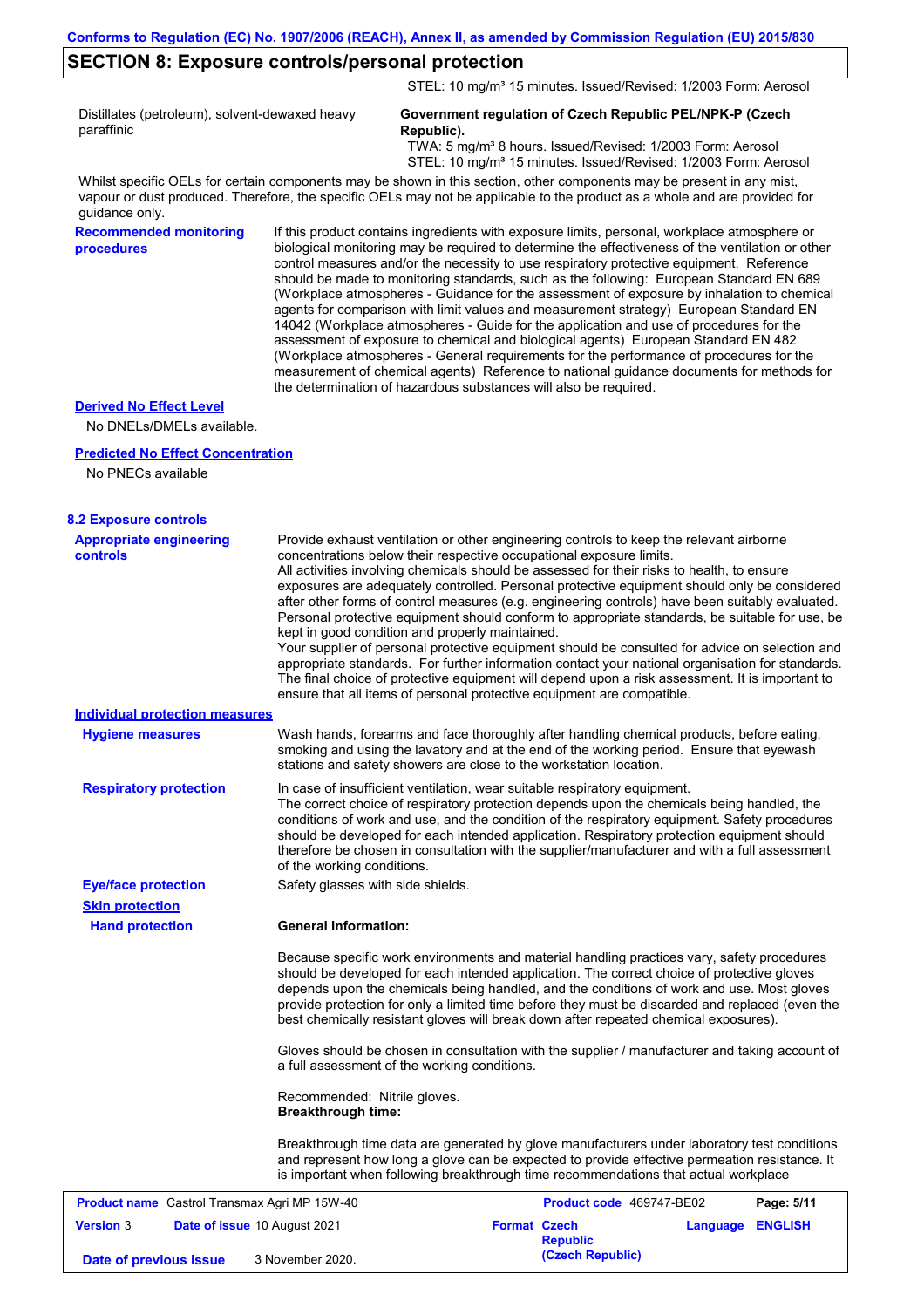# **SECTION 8: Exposure controls/personal protection**

conditions are taken into account. Always consult with your glove supplier for up-to-date technical information on breakthrough times for the recommended glove type. Our recommendations on the selection of gloves are as follows:

|                                           | Continuous contact:                                                                                                                                                                                                                                                                                                                                                                                                                                                                                                                                                                                                                                                                   |
|-------------------------------------------|---------------------------------------------------------------------------------------------------------------------------------------------------------------------------------------------------------------------------------------------------------------------------------------------------------------------------------------------------------------------------------------------------------------------------------------------------------------------------------------------------------------------------------------------------------------------------------------------------------------------------------------------------------------------------------------|
|                                           | Gloves with a minimum breakthrough time of 240 minutes, or >480 minutes if suitable gloves<br>can be obtained.<br>If suitable gloves are not available to offer that level of protection, gloves with shorter<br>breakthrough times may be acceptable as long as appropriate glove maintenance and<br>replacement regimes are determined and adhered to.                                                                                                                                                                                                                                                                                                                              |
|                                           | Short-term / splash protection:                                                                                                                                                                                                                                                                                                                                                                                                                                                                                                                                                                                                                                                       |
|                                           | Recommended breakthrough times as above.<br>It is recognised that for short-term, transient exposures, gloves with shorter breakthrough times<br>may commonly be used. Therefore, appropriate maintenance and replacement regimes must<br>be determined and rigorously followed.                                                                                                                                                                                                                                                                                                                                                                                                      |
|                                           | <b>Glove Thickness:</b>                                                                                                                                                                                                                                                                                                                                                                                                                                                                                                                                                                                                                                                               |
|                                           | For general applications, we recommend gloves with a thickness typically greater than 0.35 mm.                                                                                                                                                                                                                                                                                                                                                                                                                                                                                                                                                                                        |
|                                           | It should be emphasised that glove thickness is not necessarily a good predictor of glove<br>resistance to a specific chemical, as the permeation efficiency of the glove will be dependent<br>on the exact composition of the glove material. Therefore, glove selection should also be based<br>on consideration of the task requirements and knowledge of breakthrough times.<br>Glove thickness may also vary depending on the glove manufacturer, the glove type and the<br>glove model. Therefore, the manufacturers' technical data should always be taken into account<br>to ensure selection of the most appropriate glove for the task.                                     |
|                                           | Note: Depending on the activity being conducted, gloves of varying thickness may be required<br>for specific tasks. For example:                                                                                                                                                                                                                                                                                                                                                                                                                                                                                                                                                      |
|                                           | • Thinner gloves (down to 0.1 mm or less) may be required where a high degree of manual<br>dexterity is needed. However, these gloves are only likely to give short duration protection and<br>would normally be just for single use applications, then disposed of.                                                                                                                                                                                                                                                                                                                                                                                                                  |
|                                           | • Thicker gloves (up to 3 mm or more) may be required where there is a mechanical (as well<br>as a chemical) risk i.e. where there is abrasion or puncture potential.                                                                                                                                                                                                                                                                                                                                                                                                                                                                                                                 |
| <b>Skin and body</b>                      | Use of protective clothing is good industrial practice.<br>Personal protective equipment for the body should be selected based on the task being<br>performed and the risks involved and should be approved by a specialist before handling this<br>product.<br>Cotton or polyester/cotton overalls will only provide protection against light superficial<br>contamination that will not soak through to the skin. Overalls should be laundered on a regular<br>basis. When the risk of skin exposure is high (e.g. when cleaning up spillages or if there is a<br>risk of splashing) then chemical resistant aprons and/or impervious chemical suits and boots<br>will be required. |
| <b>Refer to standards:</b>                | Respiratory protection: EN 529<br>Gloves: EN 420, EN 374<br>Eye protection: EN 166<br>Filtering half-mask: EN 149<br>Filtering half-mask with valve: EN 405<br>Half-mask: EN 140 plus filter<br>Full-face mask: EN 136 plus filter<br>Particulate filters: EN 143<br>Gas/combined filters: EN 14387                                                                                                                                                                                                                                                                                                                                                                                   |
| <b>Environmental exposure</b><br>controls | Emissions from ventilation or work process equipment should be checked to ensure they<br>comply with the requirements of environmental protection legislation. In some cases, fume<br>scrubbers, filters or engineering modifications to the process equipment will be necessary to<br>reduce emissions to acceptable levels.                                                                                                                                                                                                                                                                                                                                                         |

**Product name** Castrol Transmax Agri MP 15W-40 **Product Code** 469747-BE02 **Page: 6/11 Version** 3 **Date of issue** 10 August 2021 **Format Czech Republic Language ENGLISH (Czech Republic) Date of previous issue** 3 November 2020.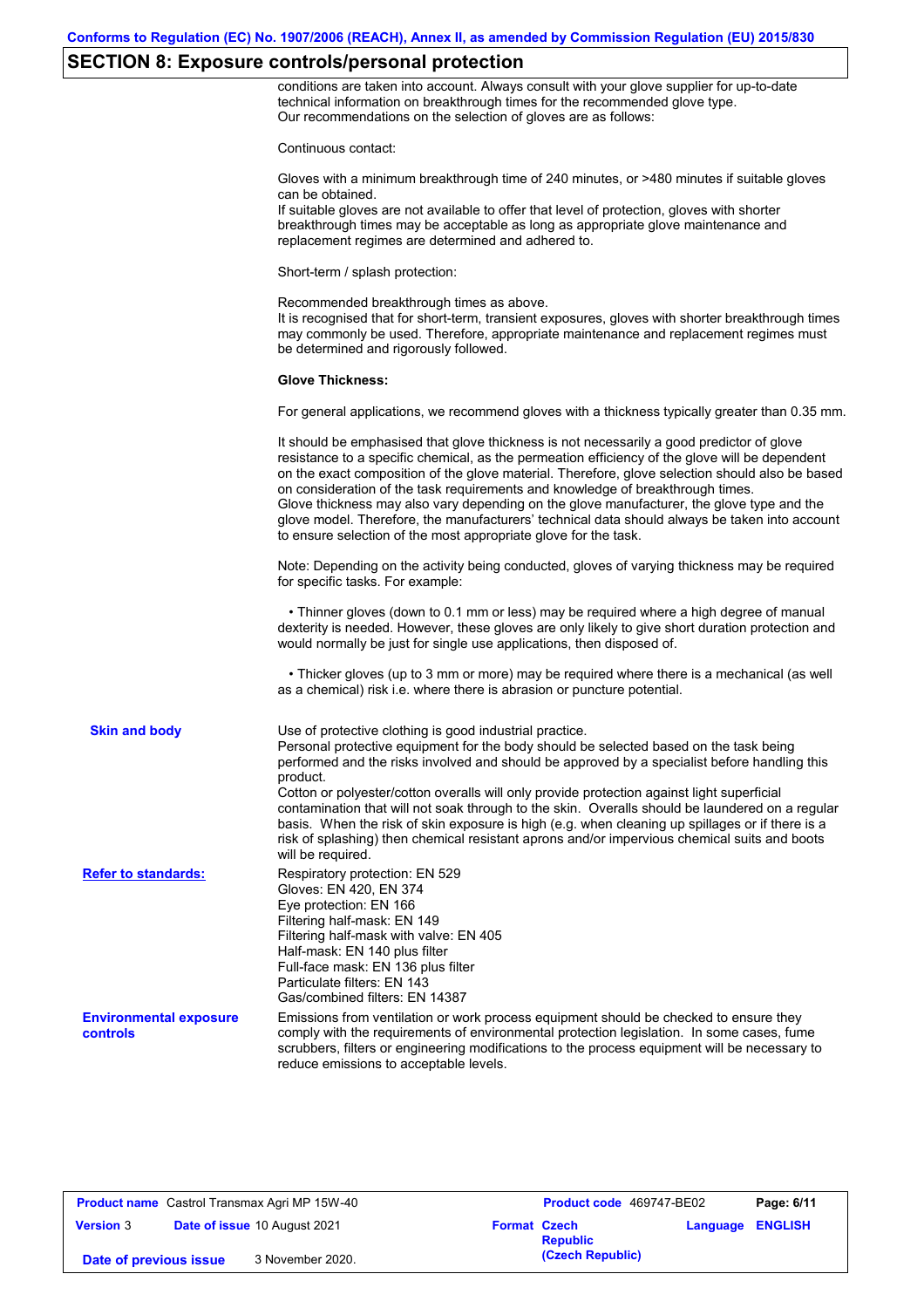### **SECTION 9: Physical and chemical properties**

**9.1 Information on basic physical and chemical properties**

| <b>Appearance</b>                                      |                                                                                                                                   |
|--------------------------------------------------------|-----------------------------------------------------------------------------------------------------------------------------------|
| <b>Physical state</b>                                  | Liquid.                                                                                                                           |
| <b>Colour</b>                                          | Amber. [Dark]                                                                                                                     |
| <b>Odour</b>                                           | Not available.                                                                                                                    |
| <b>Odour threshold</b>                                 | Not available.                                                                                                                    |
| рH                                                     | Mot applicable.                                                                                                                   |
| <b>Melting point/freezing point</b>                    | Not available.                                                                                                                    |
| Initial boiling point and boiling<br>range             | Not available.                                                                                                                    |
| <b>Pour point</b>                                      | $-45 °C$                                                                                                                          |
| <b>Flash point</b>                                     | Open cup: >200°C (>392°F) [Cleveland.]                                                                                            |
| <b>Evaporation rate</b>                                | Not available.                                                                                                                    |
| <b>Flammability (solid, gas)</b>                       | Not available.                                                                                                                    |
| <b>Upper/lower flammability or</b><br>explosive limits | Not available.                                                                                                                    |
| <b>Vapour pressure</b>                                 | Not available.                                                                                                                    |
| <b>Vapour density</b>                                  | Not available.                                                                                                                    |
| <b>Relative density</b>                                | Not available.                                                                                                                    |
| <b>Density</b>                                         | <1000 kg/m <sup>3</sup> (<1 g/cm <sup>3</sup> ) at 15 <sup>°</sup> C                                                              |
| <b>Solubility(ies)</b>                                 | insoluble in water.                                                                                                               |
| <b>Partition coefficient: n-octanol/</b><br>water      | Not available.                                                                                                                    |
| <b>Auto-ignition temperature</b>                       | Not available.                                                                                                                    |
| <b>Decomposition temperature</b>                       | Not available.                                                                                                                    |
| <b>Viscosity</b>                                       | Kinematic: 95 mm <sup>2</sup> /s (95 cSt) at 40 $^{\circ}$ C<br>Kinematic: 13.3 mm <sup>2</sup> /s (13.3 cSt) at 100 $^{\circ}$ C |
| <b>Explosive properties</b>                            | Not available.                                                                                                                    |
| <b>Oxidising properties</b>                            | Not available.                                                                                                                    |
|                                                        |                                                                                                                                   |

#### **9.2 Other information**

No additional information.

| <b>SECTION 10: Stability and reactivity</b>       |                                                                                                                                                                         |  |  |
|---------------------------------------------------|-------------------------------------------------------------------------------------------------------------------------------------------------------------------------|--|--|
| <b>10.1 Reactivity</b>                            | No specific test data available for this product. Refer to Conditions to avoid and Incompatible<br>materials for additional information.                                |  |  |
| <b>10.2 Chemical stability</b>                    | The product is stable.                                                                                                                                                  |  |  |
| <b>10.3 Possibility of</b><br>hazardous reactions | Under normal conditions of storage and use, hazardous reactions will not occur.<br>Under normal conditions of storage and use, hazardous polymerisation will not occur. |  |  |
| <b>10.4 Conditions to avoid</b>                   | Avoid all possible sources of ignition (spark or flame).                                                                                                                |  |  |
| <b>10.5 Incompatible materials</b>                | Reactive or incompatible with the following materials: oxidising materials.                                                                                             |  |  |
| <b>10.6 Hazardous</b><br>decomposition products   | Under normal conditions of storage and use, hazardous decomposition products should not be<br>produced.                                                                 |  |  |

# **SECTION 11: Toxicological information**

| 11.1 Information on toxicological effects           |                                                  |                     |                          |          |                |
|-----------------------------------------------------|--------------------------------------------------|---------------------|--------------------------|----------|----------------|
| <b>Acute toxicity estimates</b>                     |                                                  |                     |                          |          |                |
| Not available.                                      |                                                  |                     |                          |          |                |
| <b>Information on likely</b><br>routes of exposure  | Routes of entry anticipated: Dermal, Inhalation. |                     |                          |          |                |
| <b>Potential acute health effects</b>               |                                                  |                     |                          |          |                |
| <b>Product name</b> Castrol Transmax Agri MP 15W-40 |                                                  |                     | Product code 469747-BE02 |          | Page: 7/11     |
| <b>Version 3</b>                                    | Date of issue 10 August 2021                     | <b>Format Czech</b> | <b>Republic</b>          | Language | <b>ENGLISH</b> |
| Date of previous issue                              | 3 November 2020.                                 |                     | (Czech Republic)         |          |                |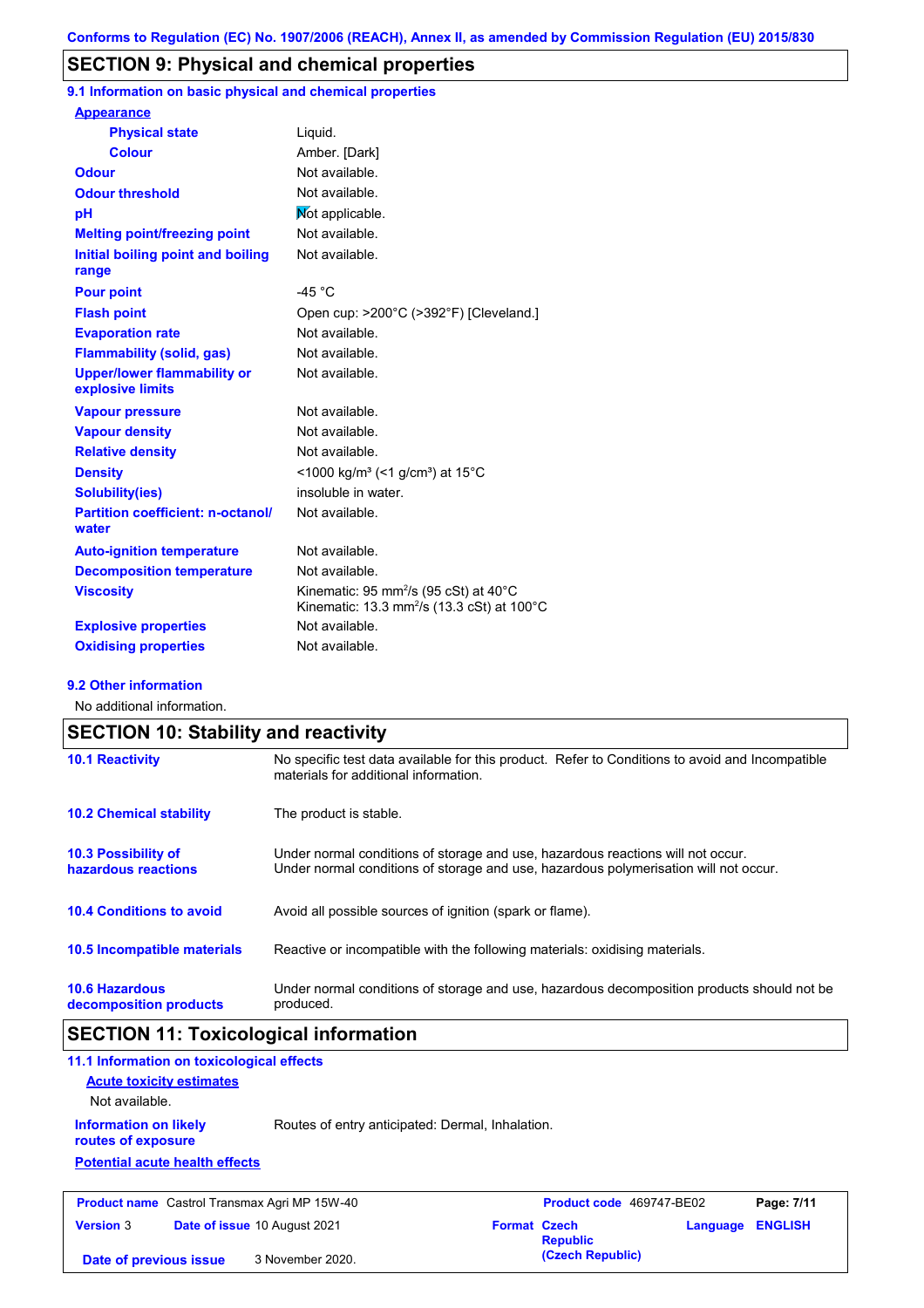# **SECTION 11: Toxicological information**

| <b>Inhalation</b>                       | Vapour inhalation under ambient conditions is not normally a problem due to low vapour<br>pressure.                                                                                                                                                                                                                                                                                                             |
|-----------------------------------------|-----------------------------------------------------------------------------------------------------------------------------------------------------------------------------------------------------------------------------------------------------------------------------------------------------------------------------------------------------------------------------------------------------------------|
| <b>Ingestion</b>                        | No known significant effects or critical hazards.                                                                                                                                                                                                                                                                                                                                                               |
| <b>Skin contact</b>                     | Defatting to the skin. May cause skin dryness and irritation.                                                                                                                                                                                                                                                                                                                                                   |
| <b>Eye contact</b>                      | Not classified as an eye irritant. Based on data available for this or related materials.                                                                                                                                                                                                                                                                                                                       |
|                                         | Symptoms related to the physical, chemical and toxicological characteristics                                                                                                                                                                                                                                                                                                                                    |
| <b>Inhalation</b>                       | May be harmful by inhalation if exposure to vapour, mists or fumes resulting from thermal<br>decomposition products occurs.                                                                                                                                                                                                                                                                                     |
| <b>Ingestion</b>                        | No specific data.                                                                                                                                                                                                                                                                                                                                                                                               |
| <b>Skin contact</b>                     | Adverse symptoms may include the following:<br>irritation<br>dryness<br>cracking                                                                                                                                                                                                                                                                                                                                |
| <b>Eye contact</b>                      | No specific data.                                                                                                                                                                                                                                                                                                                                                                                               |
|                                         | Delayed and immediate effects as well as chronic effects from short and long-term exposure                                                                                                                                                                                                                                                                                                                      |
| <b>Inhalation</b>                       | Overexposure to the inhalation of airborne droplets or aerosols may cause irritation of the<br>respiratory tract.                                                                                                                                                                                                                                                                                               |
| <b>Ingestion</b>                        | Ingestion of large quantities may cause nausea and diarrhoea.                                                                                                                                                                                                                                                                                                                                                   |
| <b>Skin contact</b>                     | Prolonged or repeated contact can defat the skin and lead to irritation and/or dermatitis.                                                                                                                                                                                                                                                                                                                      |
| <b>Eye contact</b>                      | Potential risk of transient stinging or redness if accidental eye contact occurs.                                                                                                                                                                                                                                                                                                                               |
| <b>Potential chronic health effects</b> |                                                                                                                                                                                                                                                                                                                                                                                                                 |
| <b>General</b>                          | <b>USED ENGINE OILS</b><br>Combustion products resulting from the operation of internal combustion engines contaminate<br>engine oils during use. Used engine oil may contain hazardous components which have the<br>potential to cause skin cancer. Frequent or prolonged contact with all types and makes of used<br>engine oil must therefore be avoided and a high standard of personal hygiene maintained. |
| <b>Carcinogenicity</b>                  | No known significant effects or critical hazards.                                                                                                                                                                                                                                                                                                                                                               |
| <b>Mutagenicity</b>                     | No known significant effects or critical hazards.                                                                                                                                                                                                                                                                                                                                                               |
| <b>Developmental effects</b>            | No known significant effects or critical hazards.                                                                                                                                                                                                                                                                                                                                                               |
| <b>Fertility effects</b>                | No known significant effects or critical hazards.                                                                                                                                                                                                                                                                                                                                                               |
|                                         |                                                                                                                                                                                                                                                                                                                                                                                                                 |

# **SECTION 12: Ecological information**

**12.1 Toxicity**

**Environmental hazards** Not classified as dangerous

#### **12.2 Persistence and degradability**

Expected to be biodegradable.

#### **12.3 Bioaccumulative potential**

This product is not expected to bioaccumulate through food chains in the environment.

| <b>12.4 Mobility in soil</b>                                  |                                                                      |
|---------------------------------------------------------------|----------------------------------------------------------------------|
| <b>Soil/water partition</b><br>coefficient (K <sub>oc</sub> ) | Not available.                                                       |
| <b>Mobility</b>                                               | Spillages may penetrate the soil causing ground water contamination. |

### **12.5 Results of PBT and vPvB assessment**

Product does not meet the criteria for PBT or vPvB according to Regulation (EC) No. 1907/2006, Annex XIII.

| 12.6 Other adverse effects          |                                                                                                                           |
|-------------------------------------|---------------------------------------------------------------------------------------------------------------------------|
| <b>Other ecological information</b> | Spills may form a film on water surfaces causing physical damage to organisms. Oxygen<br>transfer could also be impaired. |

| <b>Product name</b> Castrol Transmax Agri MP 15W-40 |  |                                     | Product code 469747-BE02 |                  | Page: 8/11              |  |
|-----------------------------------------------------|--|-------------------------------------|--------------------------|------------------|-------------------------|--|
| <b>Version 3</b>                                    |  | <b>Date of issue 10 August 2021</b> | <b>Format Czech</b>      | <b>Republic</b>  | <b>Language ENGLISH</b> |  |
| Date of previous issue                              |  | 3 November 2020.                    |                          | (Czech Republic) |                         |  |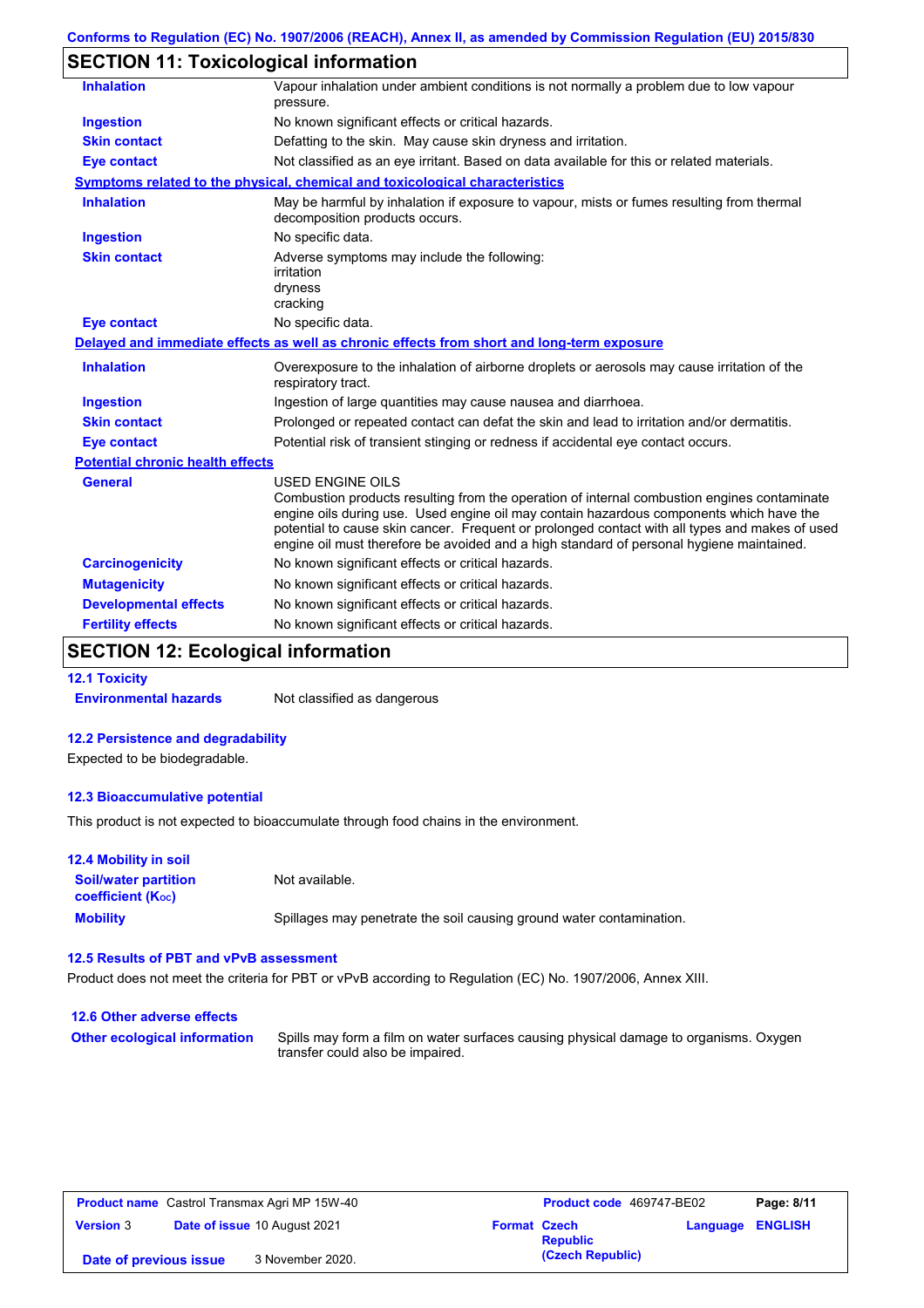### **SECTION 13: Disposal considerations**

#### **13.1 Waste treatment methods**

#### **Product**

**Methods of disposal**

Where possible, arrange for product to be recycled. Dispose of via an authorised person/

**Hazardous waste** Yes.

licensed waste disposal contractor in accordance with local regulations.

**European waste catalogue (EWC)**

| Waste code  | <b>Waste designation</b>                                         |
|-------------|------------------------------------------------------------------|
| l 13 02 05* | Imineral-based non-chlorinated engine, gear and lubricating oils |
| 13 01 10*   | mineral based non-chlorinated hydraulic oils                     |

However, deviation from the intended use and/or the presence of any potential contaminants may require an alternative waste disposal code to be assigned by the end user.

#### **Packaging**

**Methods of disposal** Where possible, arrange for product to be recycled. Dispose of via an authorised person/ licensed waste disposal contractor in accordance with local regulations.

**Special precautions** This material and its container must be disposed of in a safe way. Care should be taken when handling emptied containers that have not been cleaned or rinsed out. Empty containers or liners may retain some product residues. Empty containers represent a fire hazard as they may contain flammable product residues and vapour. Never weld, solder or braze empty containers. Avoid dispersal of spilt material and runoff and contact with soil, waterways, drains and sewers. **References** Commission 2014/955/EU Directive 2008/98/EC

### **SECTION 14: Transport information**

|                                           | <b>ADR/RID</b> | <b>ADN</b>     | <b>IMDG</b>    | <b>IATA</b>    |
|-------------------------------------------|----------------|----------------|----------------|----------------|
| 14.1 UN number                            | Not regulated. | Not regulated. | Not regulated. | Not regulated. |
| 14.2 UN proper<br>shipping name           |                |                | -              |                |
| <b>14.3 Transport</b><br>hazard class(es) |                |                | Ξ.             |                |
| 14.4 Packing<br>group                     |                |                |                |                |
| 14.5<br><b>Environmental</b><br>hazards   | No.            | No.            | No.            | No.            |
| <b>Additional</b><br><b>information</b>   |                |                |                |                |

**14.6 Special precautions for user** Not available.

| <b>14.7 Transport in bulk</b> | Not available. |
|-------------------------------|----------------|
| according to <b>IMO</b>       |                |
| <b>instruments</b>            |                |

### **SECTION 15: Regulatory information**

**15.1 Safety, health and environmental regulations/legislation specific for the substance or mixture EU Regulation (EC) No. 1907/2006 (REACH)**

**Annex XIV - List of substances subject to authorisation**

**Annex XIV**

None of the components are listed.

**Substances of very high concern**

None of the components are listed.

**EU Regulation (EC) No. 1907/2006 (REACH)**

| <b>Product name</b> Castrol Transmax Agri MP 15W-40 |  | Product code 469747-BE02            |                     | Page: 9/11       |                         |  |
|-----------------------------------------------------|--|-------------------------------------|---------------------|------------------|-------------------------|--|
| <b>Version 3</b>                                    |  | <b>Date of issue 10 August 2021</b> | <b>Format Czech</b> | <b>Republic</b>  | <b>Language ENGLISH</b> |  |
| Date of previous issue                              |  | 3 November 2020.                    |                     | (Czech Republic) |                         |  |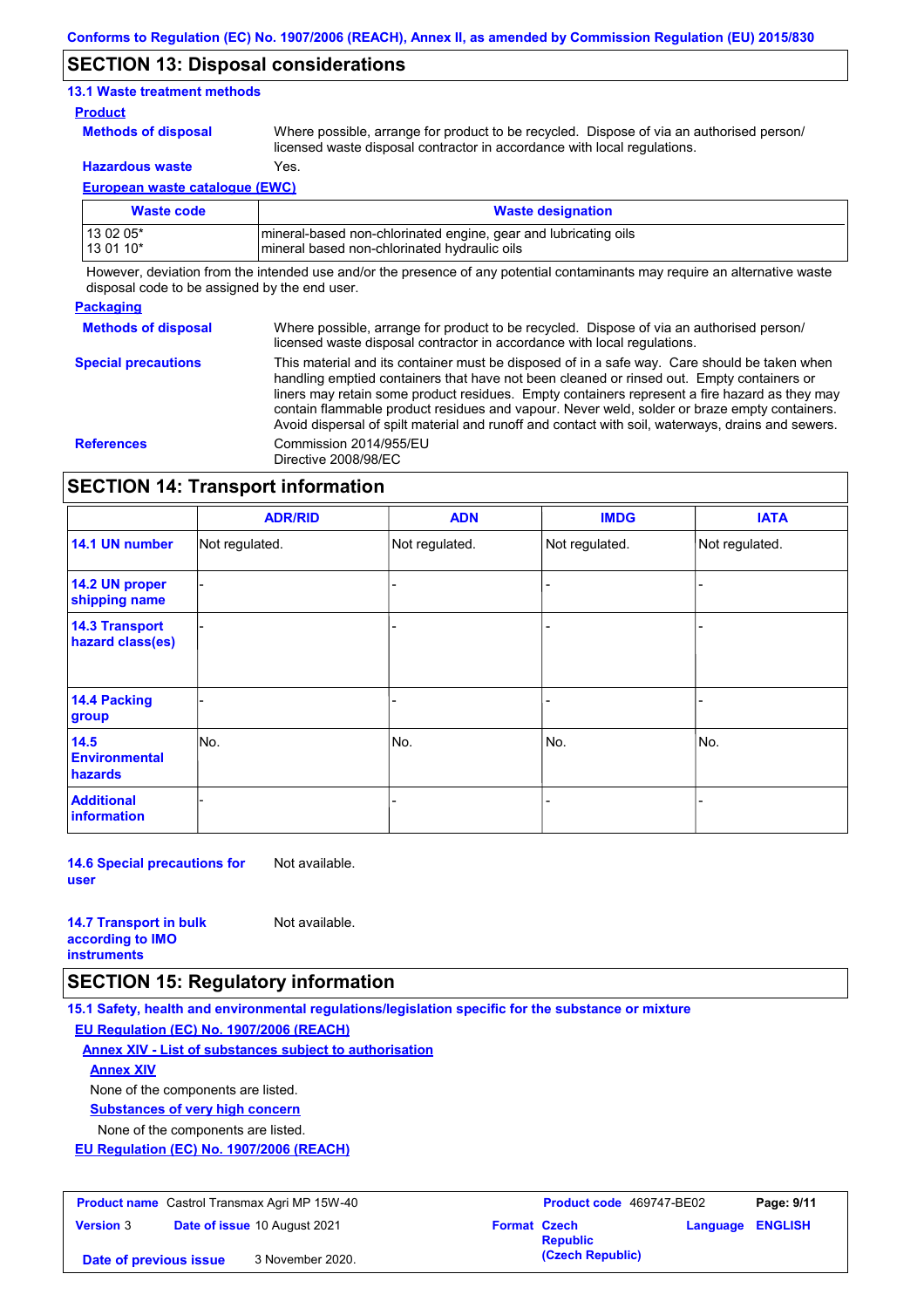# **SECTION 15: Regulatory information**

| <b>Annex XVII - Restrictions</b>                                | Not applicable.                                                                                                                |
|-----------------------------------------------------------------|--------------------------------------------------------------------------------------------------------------------------------|
| on the manufacture.                                             |                                                                                                                                |
| placing on the market                                           |                                                                                                                                |
| and use of certain                                              |                                                                                                                                |
| dangerous substances,<br>mixtures and articles                  |                                                                                                                                |
| <b>Other regulations</b>                                        |                                                                                                                                |
| <b>REACH Status</b>                                             |                                                                                                                                |
|                                                                 | The company, as identified in Section 1, sells this product in the EU in compliance with the<br>current requirements of REACH. |
| <b>United States inventory</b><br>(TSCA 8b)                     | All components are active or exempted.                                                                                         |
| <b>Australia inventory (AICS)</b>                               | All components are listed or exempted.                                                                                         |
| <b>Canada inventory</b>                                         | All components are listed or exempted.                                                                                         |
| <b>China inventory (IECSC)</b>                                  | All components are listed or exempted.                                                                                         |
| <b>Japan inventory (ENCS)</b>                                   | All components are listed or exempted.                                                                                         |
| <b>Korea inventory (KECI)</b>                                   | All components are listed or exempted.                                                                                         |
| <b>Philippines inventory</b><br>(PICCS)                         | All components are listed or exempted.                                                                                         |
| <b>Taiwan Chemical</b><br><b>Substances Inventory</b><br>(TCSI) | All components are listed or exempted.                                                                                         |
| Ozone depleting substances (1005/2009/EU)                       |                                                                                                                                |
| Not listed.                                                     |                                                                                                                                |
| Prior Informed Consent (PIC) (649/2012/EU)                      |                                                                                                                                |
| Not listed.                                                     |                                                                                                                                |
| <b>EU - Water framework directive - Priority substances</b>     |                                                                                                                                |
| None of the components are listed.                              |                                                                                                                                |
| <b>Seveso Directive</b>                                         |                                                                                                                                |
| This product is not controlled under the Seveso Directive.      |                                                                                                                                |
|                                                                 |                                                                                                                                |
|                                                                 |                                                                                                                                |
|                                                                 |                                                                                                                                |

| <b>15.2 Chemical safety</b> | A Chemical Safety Assessment has been carried out for one or more of the substances within  |
|-----------------------------|---------------------------------------------------------------------------------------------|
| assessment                  | this mixture. A Chemical Safety Assessment has not been carried out for the mixture itself. |

# **SECTION 16: Other information**

| <b>Abbreviations and acronyms</b>            | ADN = European Provisions concerning the International Carriage of Dangerous Goods by<br>Inland Waterway                                                                                                                                                                                                                                                                                                                                                                                                                                                                                                                                                                                                         |                                     |                            |  |  |  |  |                          |             |
|----------------------------------------------|------------------------------------------------------------------------------------------------------------------------------------------------------------------------------------------------------------------------------------------------------------------------------------------------------------------------------------------------------------------------------------------------------------------------------------------------------------------------------------------------------------------------------------------------------------------------------------------------------------------------------------------------------------------------------------------------------------------|-------------------------------------|----------------------------|--|--|--|--|--------------------------|-------------|
|                                              | ADR = The European Agreement concerning the International Carriage of Dangerous Goods by<br>Road                                                                                                                                                                                                                                                                                                                                                                                                                                                                                                                                                                                                                 |                                     |                            |  |  |  |  |                          |             |
|                                              | ATE = Acute Toxicity Estimate                                                                                                                                                                                                                                                                                                                                                                                                                                                                                                                                                                                                                                                                                    |                                     |                            |  |  |  |  |                          |             |
|                                              | <b>BCF</b> = Bioconcentration Factor                                                                                                                                                                                                                                                                                                                                                                                                                                                                                                                                                                                                                                                                             |                                     |                            |  |  |  |  |                          |             |
|                                              | CAS = Chemical Abstracts Service<br>CLP = Classification, Labelling and Packaging Regulation [Regulation (EC) No. 1272/2008]                                                                                                                                                                                                                                                                                                                                                                                                                                                                                                                                                                                     |                                     |                            |  |  |  |  |                          |             |
|                                              |                                                                                                                                                                                                                                                                                                                                                                                                                                                                                                                                                                                                                                                                                                                  |                                     |                            |  |  |  |  |                          |             |
|                                              | CSA = Chemical Safety Assessment                                                                                                                                                                                                                                                                                                                                                                                                                                                                                                                                                                                                                                                                                 |                                     |                            |  |  |  |  |                          |             |
|                                              | CSR = Chemical Safety Report                                                                                                                                                                                                                                                                                                                                                                                                                                                                                                                                                                                                                                                                                     |                                     |                            |  |  |  |  |                          |             |
|                                              | <b>DMEL = Derived Minimal Effect Level</b>                                                                                                                                                                                                                                                                                                                                                                                                                                                                                                                                                                                                                                                                       |                                     |                            |  |  |  |  |                          |             |
|                                              | DNEL = Derived No Effect Level<br>EINECS = European Inventory of Existing Commercial chemical Substances<br>ES = Exposure Scenario<br>EUH statement = CLP-specific Hazard statement<br>EWC = European Waste Catalogue                                                                                                                                                                                                                                                                                                                                                                                                                                                                                            |                                     |                            |  |  |  |  |                          |             |
|                                              |                                                                                                                                                                                                                                                                                                                                                                                                                                                                                                                                                                                                                                                                                                                  |                                     |                            |  |  |  |  |                          |             |
|                                              |                                                                                                                                                                                                                                                                                                                                                                                                                                                                                                                                                                                                                                                                                                                  |                                     |                            |  |  |  |  |                          |             |
|                                              |                                                                                                                                                                                                                                                                                                                                                                                                                                                                                                                                                                                                                                                                                                                  |                                     |                            |  |  |  |  |                          |             |
|                                              | GHS = Globally Harmonized System of Classification and Labelling of Chemicals<br>IATA = International Air Transport Association<br>IBC = Intermediate Bulk Container<br><b>IMDG = International Maritime Dangerous Goods</b><br>LogPow = logarithm of the octanol/water partition coefficient<br>MARPOL = International Convention for the Prevention of Pollution From Ships, 1973 as<br>modified by the Protocol of 1978. ("Marpol" = marine pollution)<br>OECD = Organisation for Economic Co-operation and Development<br>PBT = Persistent. Bioaccumulative and Toxic<br>PNEC = Predicted No Effect Concentration<br>REACH = Registration, Evaluation, Authorisation and Restriction of Chemicals Regulation |                                     |                            |  |  |  |  |                          |             |
|                                              |                                                                                                                                                                                                                                                                                                                                                                                                                                                                                                                                                                                                                                                                                                                  |                                     |                            |  |  |  |  |                          |             |
|                                              |                                                                                                                                                                                                                                                                                                                                                                                                                                                                                                                                                                                                                                                                                                                  |                                     |                            |  |  |  |  |                          |             |
|                                              |                                                                                                                                                                                                                                                                                                                                                                                                                                                                                                                                                                                                                                                                                                                  |                                     |                            |  |  |  |  |                          |             |
|                                              |                                                                                                                                                                                                                                                                                                                                                                                                                                                                                                                                                                                                                                                                                                                  |                                     |                            |  |  |  |  |                          |             |
|                                              |                                                                                                                                                                                                                                                                                                                                                                                                                                                                                                                                                                                                                                                                                                                  |                                     |                            |  |  |  |  |                          |             |
|                                              |                                                                                                                                                                                                                                                                                                                                                                                                                                                                                                                                                                                                                                                                                                                  |                                     |                            |  |  |  |  |                          |             |
|                                              |                                                                                                                                                                                                                                                                                                                                                                                                                                                                                                                                                                                                                                                                                                                  |                                     |                            |  |  |  |  |                          |             |
|                                              |                                                                                                                                                                                                                                                                                                                                                                                                                                                                                                                                                                                                                                                                                                                  |                                     |                            |  |  |  |  |                          |             |
| Product name Castrol Transmax Agri MP 15W-40 |                                                                                                                                                                                                                                                                                                                                                                                                                                                                                                                                                                                                                                                                                                                  |                                     |                            |  |  |  |  | Product code 469747-BE02 | Page: 10/11 |
| <b>Version 3</b>                             | Date of issue 10 August 2021                                                                                                                                                                                                                                                                                                                                                                                                                                                                                                                                                                                                                                                                                     | <b>Format Czech</b>                 | <b>ENGLISH</b><br>Language |  |  |  |  |                          |             |
| Date of previous issue                       | 3 November 2020.                                                                                                                                                                                                                                                                                                                                                                                                                                                                                                                                                                                                                                                                                                 | <b>Republic</b><br>(Czech Republic) |                            |  |  |  |  |                          |             |